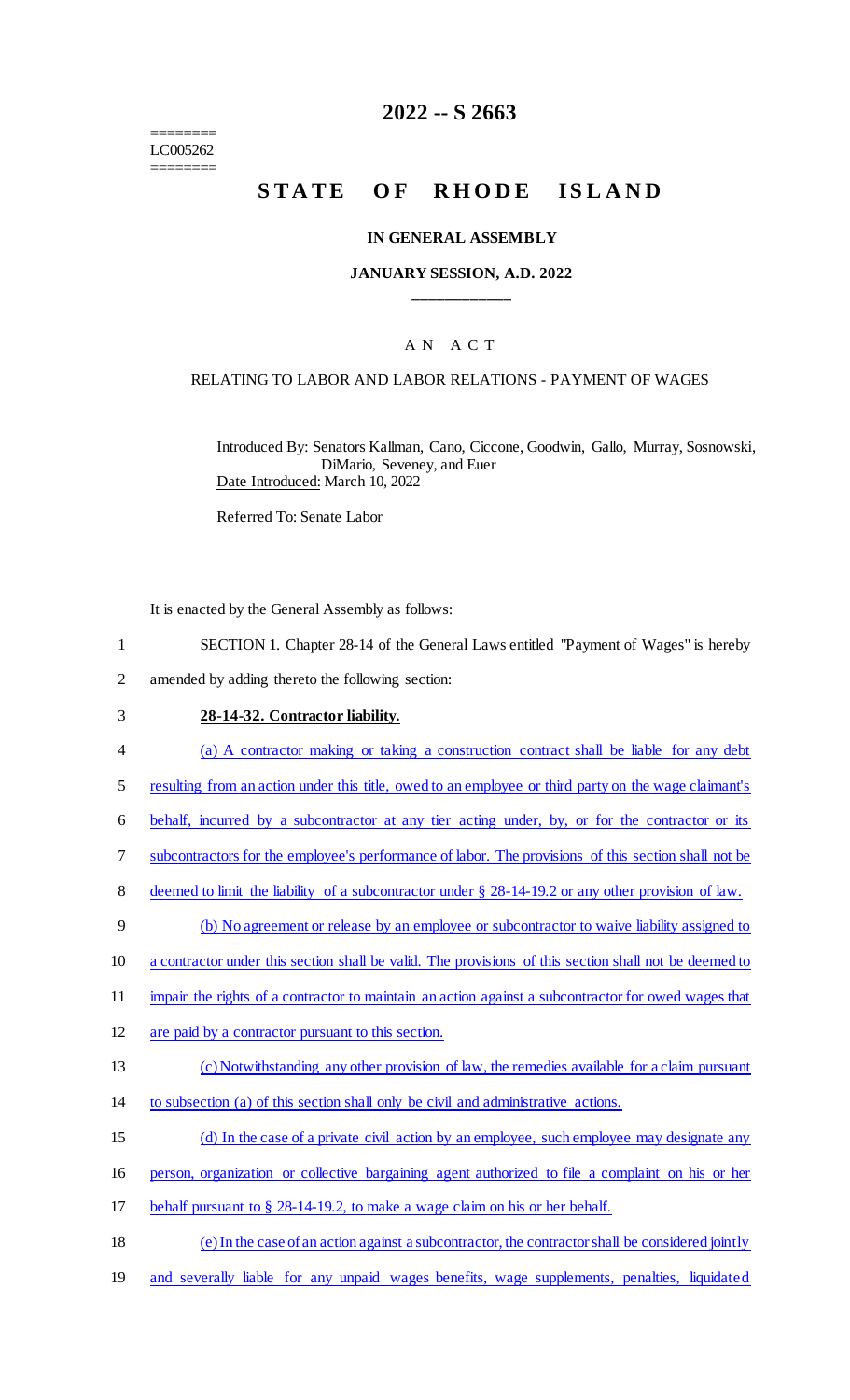- damages, attorneys' fees and any other costs resulting from such action.
- (f) Nothing herein shall preclude the attorney general from bringing a civil action to collect unpaid wages and penalties on behalf of employees pursuant to this section. (g) Before bringing a civil action pursuant to this section, an employee, or third party on such employee's behalf, must give the contractor notice of the alleged violation. The notice need only describe the general nature of the claim and shall not limit the liability of the contractor or preclude subsequent amendments of an action to encompass additional employees employed by the 8 subcontractor. An employee, or third party on such employee's behalf, may not bring a civil action until ten (10) business days after giving the contractor notice of the alleged violation and may not bring a civil action if the contractor corrects the alleged violation. An employee, or third party on such employee's behalf, is not required to give notice to a contractor pursuant to this subsection before bringing a civil action pursuant to this section if any employee, or third party on any employee's behalf, previously has given notice to such contractor of the same alleged violation or a prior alleged violation by the same subcontractor. (h) The provisions of this section shall not be deemed to diminish, impair, or otherwise infringe on any other rights of an employee provided pursuant to this chapter, including the right of an employee to bring an action against any employer under the provisions of § 28-14-19.2. (i) Nothing in this section shall be deemed to diminish the rights, privileges, or remedies 19 of any employee under any collective bargaining agreement. On behalf of an employee subject to a collective bargaining agreement, the provisions of this section may be waived by a collective bargaining agreement with a bona fide building and construction trade labor organization which has established itself, and/or its affiliates, as the collective bargaining representative for persons performing work on a project; provided that, for such waiver to be 24 valid, it shall explicitly reference this section. Provided, however, that such waiver shall not 25 diminish or impair the rights of an employee provided under anyother section of this chapter. 26 (j) As used in this section: (1) "Construction contract" means a written or oral agreement for the construction, reconstruction, alteration, maintenance, moving or demolition of any building, structure or 29 improvement, or relating to the excavation of or other development or improvement to land. (2) "Contractor" means any person, firm, partnership, corporation, association, company, organization or other entity, including a construction manager, general or prime contractor, joint venture, or any combination thereof, which enters into a construction contract with an owner. (3) "Owner" means any person, firm, partnership, corporation, company, association or 34 other organization or other entity, or a combination of any thereof, (with an ownership interest,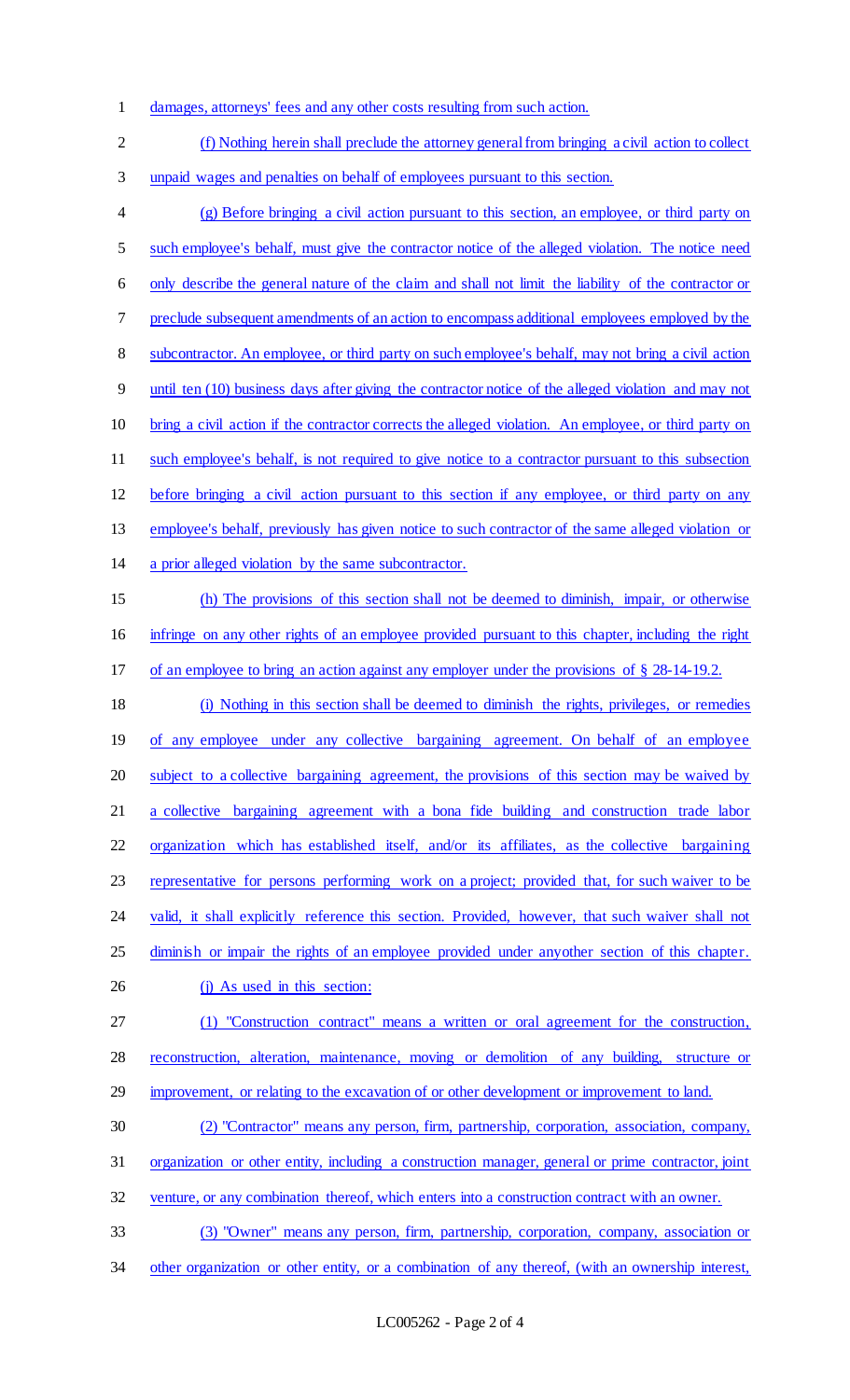whether the interest or estate is in fee, as vendee under a contract to purchase, as lessee or another 2 interest or estate less than fee) that causes a building, structure or improvement, new or existing, to be constructed, altered, repaired, maintained, moved or demolished or that causes land to be excavated or otherwise developed or improved. (4) "Subcontractor" means any person, firm, partnership, corporation, company, association, organization or other entity, or any combination thereof, which is a party to a contract with a contractor, and/or the contractor's subcontractors to perform any portion of work within the scope of the contractor's construction contract with the owner, including where the subcontractor has no direct privity of contract with the contractor. (k) Severability. If any provision of this act, or any application of any provision of this act, is held to be invalid, that shall not affect the validity or effectiveness of any other provision of this act, or of any other application of any provision of this act, which can be given effect without that provision or application; and to that end, the provisions and applications of this act are severable. (l) This act shall take effect one hundred and twenty days (120) after the passage date and shall apply to construction contracts entered into, renewed, modified or amended on or after such effective date and shall only apply to wages, benefits, and/or wage supplements earned on or after 17 such effective date. SECTION 2. This act shall take effect one hundred twenty days (120) after passage.

#### ======== LC005262 ========